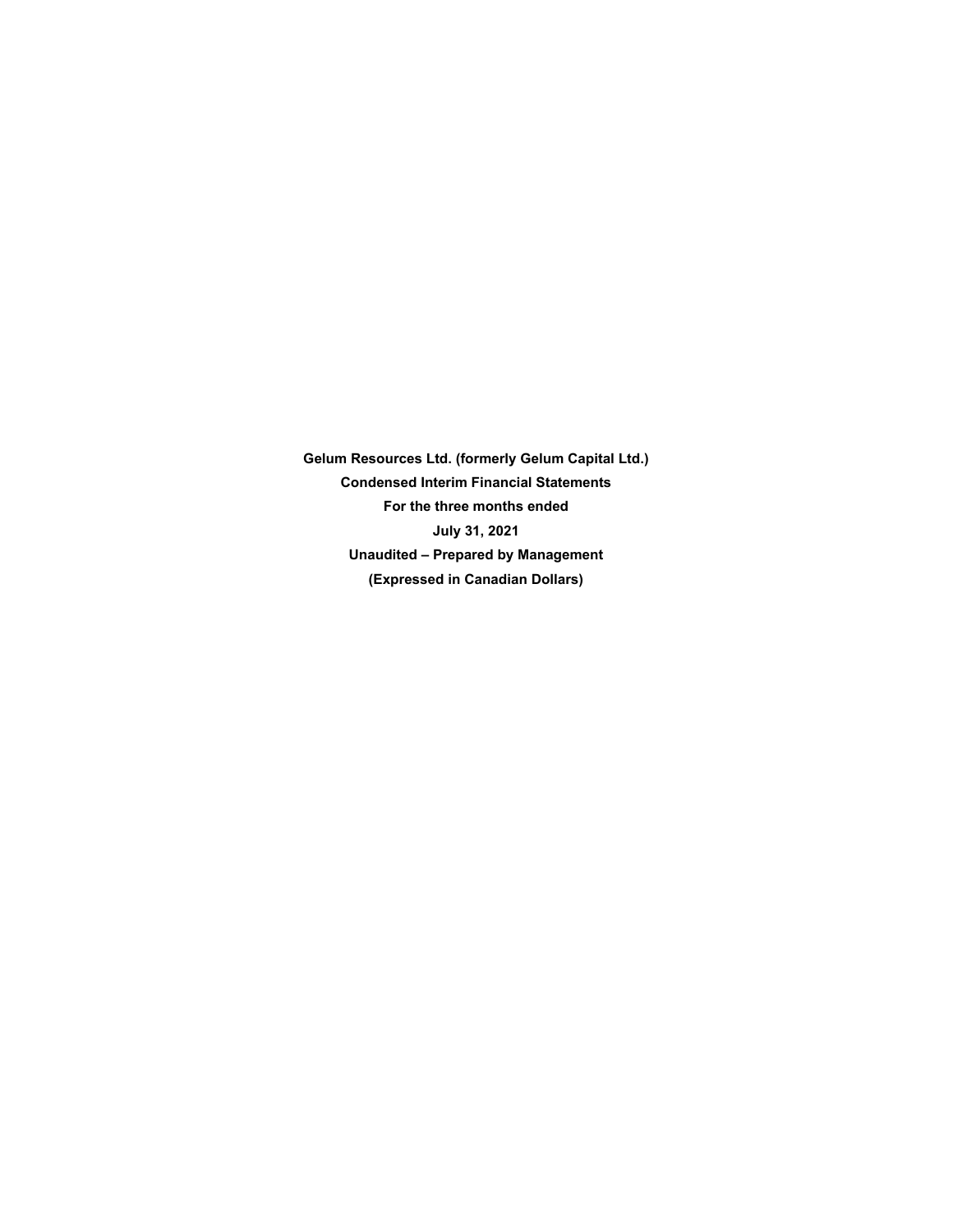## **NOTICE OF NO AUDITOR REVIEW**

## **UNAUDITED CONDENSED INTERIM FINANCIAL STATEMENTS**

#### NOTICE OF NO AUDITOR REVIEW OF CONDENSED INTERIM FINANCIAL STATEMENTS

Under National Instrument 51-102, Part 4, subsection 4.3(3)(a), if an auditor has not performed a review of the condensed interim financial statements, they must be accompanied by a notice indicating that the condensed interim financial statements have not been reviewed by an auditor.

The accompanying unaudited condensed interim financial statements of Gelum Resources Ltd. (formerly Gelum Capital Ltd.) (the "Company") have been prepared by and are the responsibility of the Company's management. The unaudited condensed interim financial statements are prepared in accordance with International Financial Reporting Standards and reflect management's best estimates and judgment based on information currently available.

The Company's independent auditor has not performed a review of these condensed interim financial statements in accordance with standards established by the Chartered Professional Accountants of Canada for a review of condensed interim financial statements by an entity's auditor.

September 29, 2021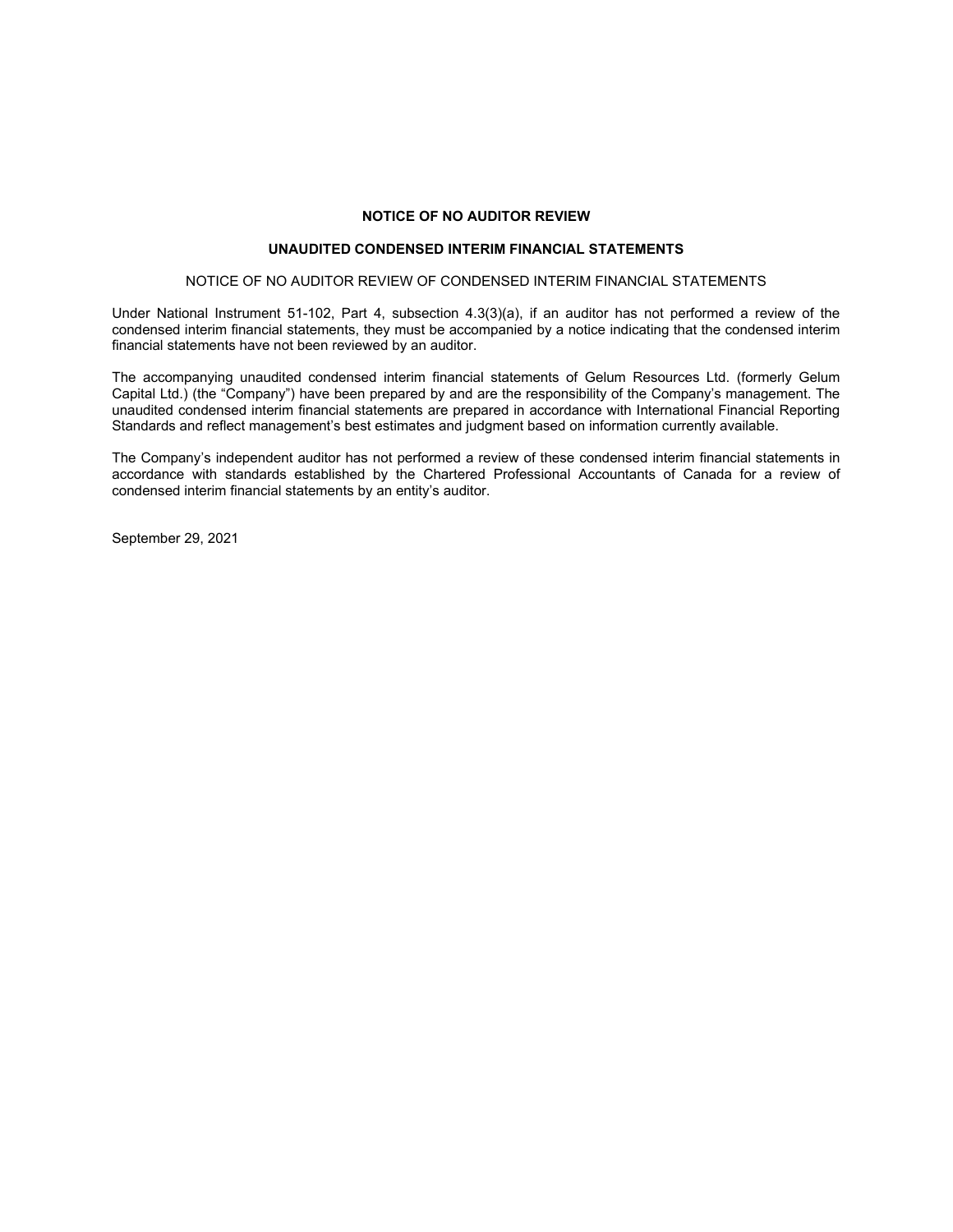**Condensed Interim Statements of Financial Position**

# **Unaudited – Prepared by Management**

## **As at July 31, 2021 and April 30, 2021**

|                                                      | <b>Note</b>    | <b>July 31,</b><br>2021<br>\$ | April 30,<br>2021<br>\$ |
|------------------------------------------------------|----------------|-------------------------------|-------------------------|
| <b>Assets</b>                                        |                |                               |                         |
| <b>Current assets</b>                                |                |                               |                         |
| Cash                                                 |                | 704,411                       | 4,799                   |
| Receivables                                          | 3              | 15,351                        | 10,463                  |
|                                                      |                | 719,762                       | 15,262                  |
| <b>Non-current assets</b>                            |                |                               |                         |
| Prepaid exploration expenditures                     | $\overline{4}$ | 43,117                        | 4,000                   |
| Exploration and evaluation assets                    | 4              | 70,000                        | 70,000                  |
|                                                      |                | 113,117                       | 74,000                  |
| <b>Total assets</b>                                  |                | 832,879                       | 89,262                  |
|                                                      |                |                               |                         |
| Liabilities and shareholders' equity (deficit)       |                |                               |                         |
| <b>Current liabilities</b>                           |                |                               |                         |
| Accounts payable and accrued liabilities             |                | 78,983                        | 73,839                  |
| Accounts payable to related parties                  | 8              | 53,117                        | 32,738                  |
| Loan payable                                         | 10             | 38,182                        | 32,076                  |
|                                                      |                | 170,282                       | 138,653                 |
| <b>Non-current liabilities</b>                       |                |                               |                         |
| Convertible note                                     | 5,8            |                               | 263,651                 |
| <b>Total liabilities</b>                             |                | 170,282                       | 402,304                 |
| Shareholders' equity (deficit)                       |                |                               |                         |
| Share capital                                        | 6              | 8,885,862                     | 7,800,194               |
| Shares to be issued                                  | 8              | 29,200                        | 34,200                  |
| Reserves                                             | 6              | 5,694,919                     | 5,607,766               |
| Equity portion of convertible note                   | 5              |                               | 75,459                  |
| Deficit                                              |                | (13, 947, 384)                | (13,830,661)            |
| Total shareholders' equity (deficit)                 |                | 662,597                       | (313,042)               |
| Total liabilities and shareholders' equity (deficit) |                | 832,879                       | 89,262                  |
|                                                      |                |                               |                         |
| Nature of operations and going concern               | 1              |                               |                         |
| Events after the reporting period                    | 12             |                               |                         |

## **Approved on behalf of the Board of Directors on September 29, 2021:**

*"Robert Kopple"* **Director** *"Hendrik Van Alphen"* **Director**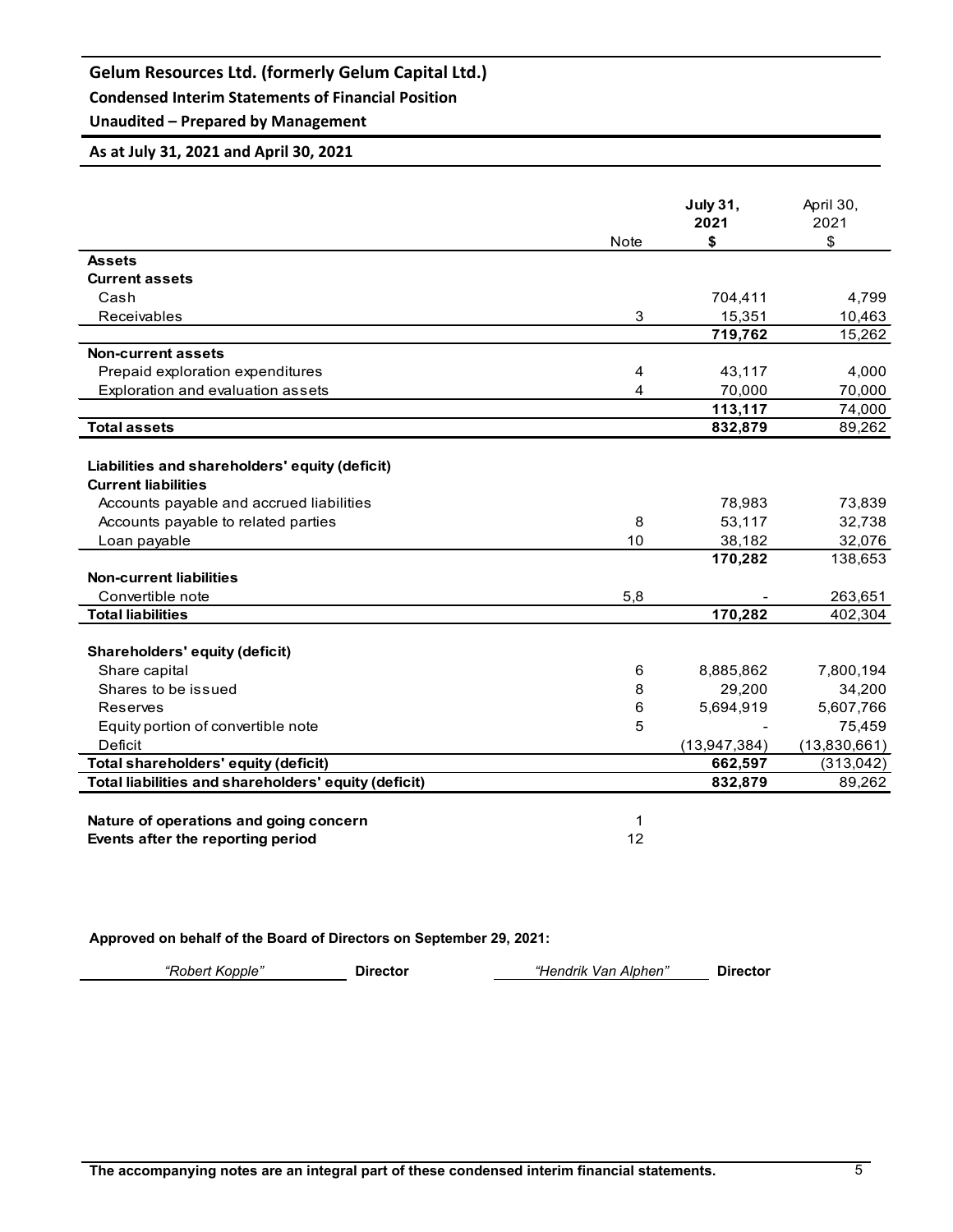**Condensed Interim Statements of Changes in Shareholders' Equity (Deficit)**

**Unaudited – Prepared by Management**

**For the three months ended July 31, 2021 and July 31, 2020**

|                                            | <b>Number</b><br>of shares<br># | <b>Share</b><br>capital | <b>Shares to</b><br>be issued | <b>Reserves</b> | <b>Equity portion</b><br>of convertible<br>note | <b>Deficit</b> | Total<br>shareholders'<br>equity (deficit) |
|--------------------------------------------|---------------------------------|-------------------------|-------------------------------|-----------------|-------------------------------------------------|----------------|--------------------------------------------|
| May 1, 2020                                | 4,727,433                       | 7,245,232               | 29,200                        | 5,588,580       | 75,459                                          | (13,665,033)   | (726, 562)                                 |
| Loss and comprehensive loss for the period |                                 |                         |                               |                 |                                                 | (17, 785)      | (17, 785)                                  |
| July 31, 2020                              | 4,727,433                       | 7,245,232               | 29,200                        | 5,588,580       | 75,459                                          | (13,682,818)   | (744, 347)                                 |
| May 1, 2021                                | 10,277,054                      | 7,800,194               | 34,200                        | 5,607,766       | 75,459                                          | (13,830,661)   | (313,042)                                  |
| Common share units - convertible note      | 5,380,274                       | 269,014                 |                               | 80,507          | (75, 459)                                       |                | 274,062                                    |
| Private placement units issued             | 8,450,000                       | 845,000                 | (5,000)                       |                 |                                                 |                | 840,000                                    |
| Share issuance costs - cash                |                                 | (21,700)                |                               |                 | $\overline{\phantom{0}}$                        |                | (21,700)                                   |
| Share is suance costs - finders' warrants  |                                 | (6,646)                 |                               | 6,646           |                                                 |                |                                            |
| Loss and comprehensive loss for the period |                                 |                         |                               |                 |                                                 | (116, 723)     | (116, 723)                                 |
| July 31, 2021                              | 24,107,328                      | 8,885,862               | 29,200                        | 5,694,919       | ۰                                               | (13.947.384)   | 662,597                                    |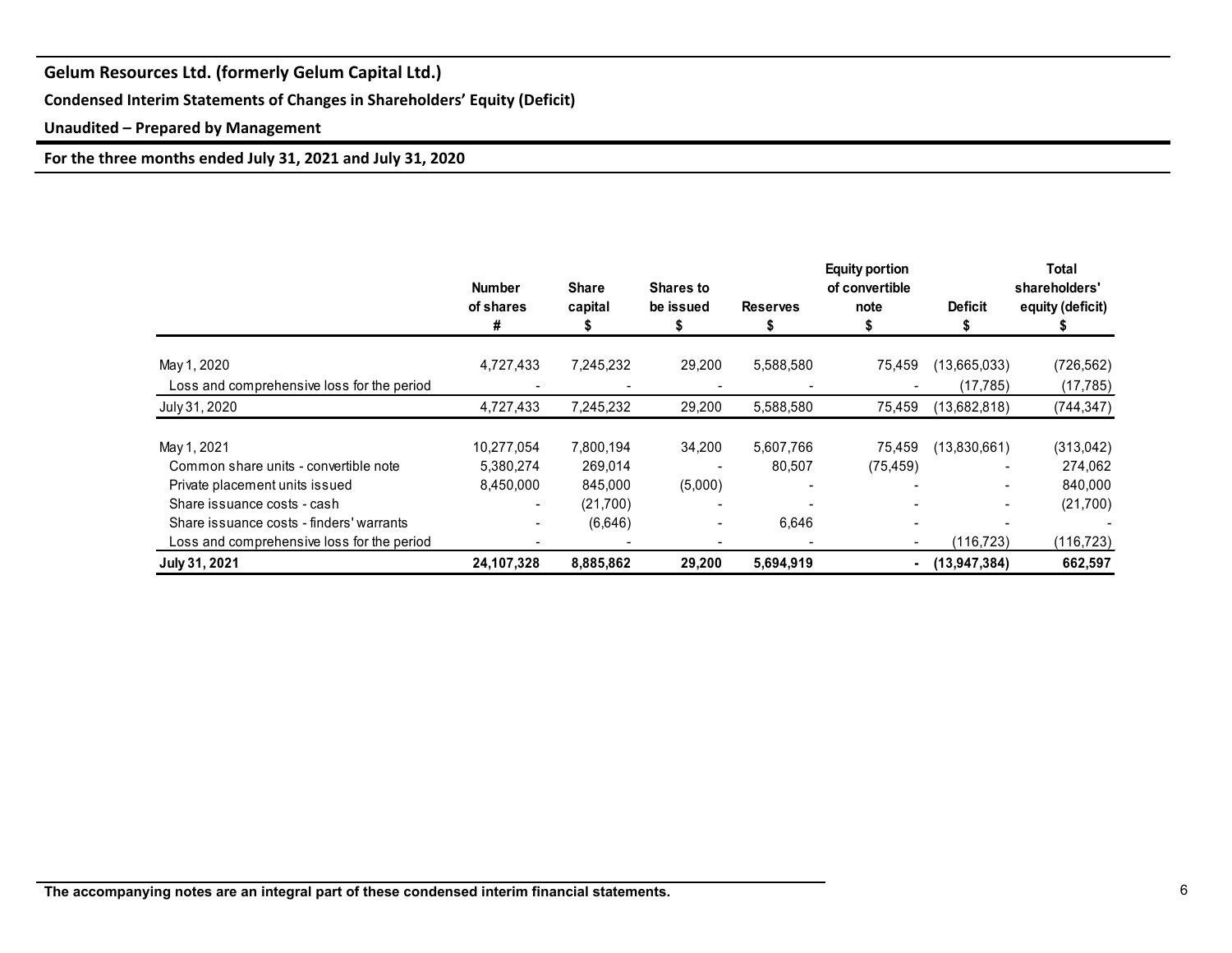## **Condensed Interim Statements of Loss and Comprehensive Loss**

# **Unaudited – Prepared by Management**

## **For the three months ended July 31, 2021 and July 31, 2020**

|                                                                        | Note | <b>July 31,</b><br>2021<br>\$ | July 31,<br>2020<br>\$ |
|------------------------------------------------------------------------|------|-------------------------------|------------------------|
| <b>Expenses</b>                                                        |      |                               |                        |
| Accretion expense                                                      | 5,10 | 11,192                        | 5,248                  |
| Consulting expense                                                     | 8    | 30,000                        |                        |
| General and administrative expenses                                    | 8    | 12,108                        | 7,496                  |
| Office expenses                                                        | 8    | 4,056                         |                        |
| Property investigation                                                 | 8    | 6,344                         |                        |
| Professional fees                                                      | 8    | 38,018                        |                        |
| Transfer agent and filing fees                                         |      | 9,679                         |                        |
| Loss from operating expenses                                           |      | (111, 397)                    | (12, 744)              |
| Interest expense                                                       | 5    | (5,326)                       | (5,041)                |
| Loss and comprehensive loss for the period                             |      | (116, 723)                    | (17, 785)              |
| Loss per share<br>Weighted average number of common shares outstanding |      |                               |                        |
| - Basic#                                                               | 7    | 13,908,521                    | 7,602,883              |
| - Diluted #                                                            | 7    | 13,908,521                    | 7,602,883              |
| Basic loss per share \$                                                | 7    | (0.01)                        | (0.00)                 |
| Diluted loss per share \$                                              | 7    | (0.01)                        | (0.00)                 |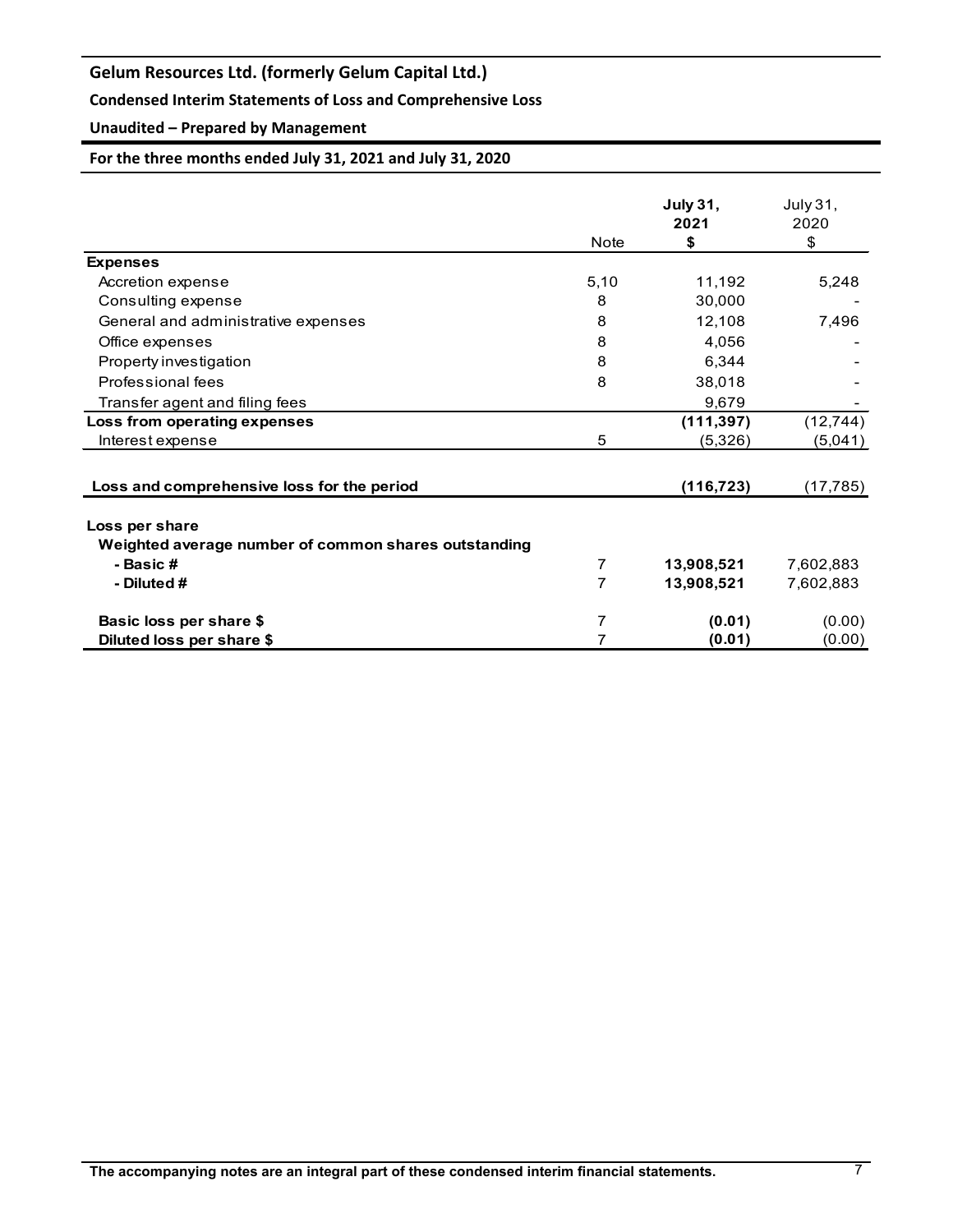## **Condensed Interim Statements of Cash Flows**

## **Unaudited – Prepared by Management**

## **For the three months ended July 31, 2021 and July 31, 2020**

|                                                       |             | <b>July 31,</b> | July 31,  |
|-------------------------------------------------------|-------------|-----------------|-----------|
|                                                       |             | 2021            | 2020      |
|                                                       | <b>Note</b> | \$              | \$        |
|                                                       |             |                 |           |
| <b>Operating activities</b>                           |             |                 |           |
| Loss and comprehensive loss for the period            |             | (116, 723)      | (17, 785) |
| Adjustments for:                                      |             |                 |           |
| Accretion expense                                     |             | 11,192          | 5,248     |
| Accrued interest on loan payable                      |             | 1.271           | 5,041     |
| Accrued interest on convertible note                  |             | 4,055           |           |
| Net change in non-cash working capital items          | 9           | 20,634          | 461       |
|                                                       |             | (79, 571)       | (7,035)   |
| <b>Financing activities</b>                           |             |                 |           |
| Private placement proceeds, net share is suance costs |             | 818,300         |           |
|                                                       |             | 818,300         |           |
| <b>Investing activities</b>                           |             |                 |           |
| Prepaid exploration expenditures                      |             | (39, 117)       |           |
|                                                       |             | (39, 117)       |           |
| Increase (decrease) in cash                           |             | 699,612         | (7,035)   |
| Cash, beginning of period                             |             | 4,799           | 9,288     |
| Cash, end of period                                   |             | 704,411         | 2,253     |

**Supplemental cash flow information** 8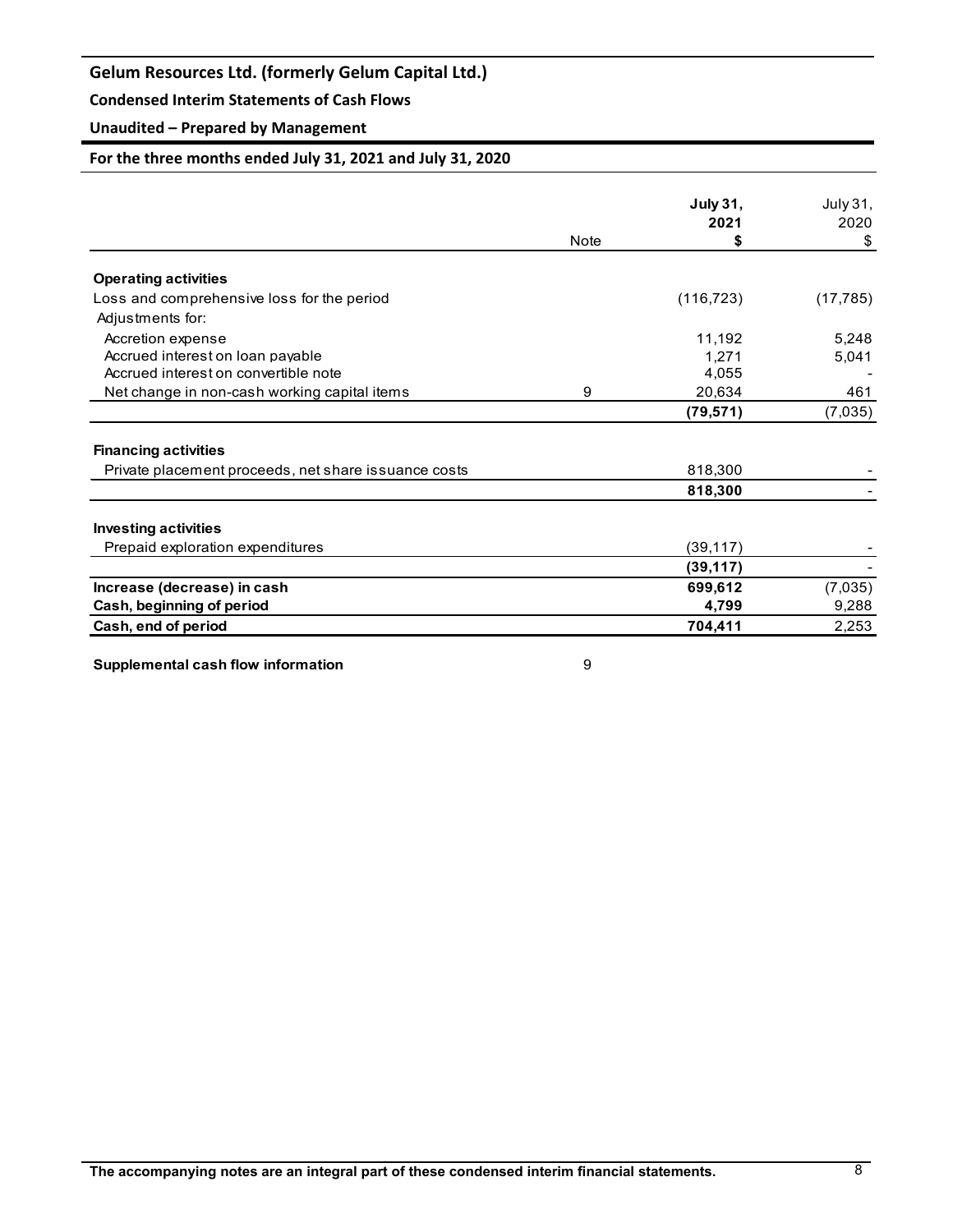**Notes to the Condensed Interim Financial Statements**

## **Unaudited – Prepared by Management**

### **For the three months ended July 31, 2021 and July 31, 2020**

#### **1. Nature of operations and going concern**

Gelum Resources Ltd. (formerly Gelum Capital Ltd.) (the "Company") was incorporated under the laws of the province of British Columbia on June 8, 1987. The principal address and registered and records office is located at Suite, 400 – 725 Granville Street, Vancouver, BC, V7Y 1G5. The Company trades under the symbol "JEM" on the Canadian Securities Exchange ("CSE"). Effective September 24, 2021, the Company changed is name to Gelum Resources Ltd.

The Company's principal business activity is the acquisition, exploration and evaluation of mineral properties. The Company will be exploring its mineral property interests and has not yet determined whether they contain mineral reserves that are economically recoverable. The Company's continuing operations and the underlying value and recoverability of the amounts shown for mineral property interests are entirely dependent upon the existence of economically recoverable mineral reserves, the ability of the Company to obtain the necessary financing to complete the exploration and development of the mineral property interests, obtaining the necessary permits to mine, and on future profitable production or proceeds from the disposition or option of the mineral property interests. The carrying amounts of mineral properties are based on costs incurred to date, and do not necessarily represent present or future values.

The Company's condensed interim financial statements (the "financial statements") as at and for the three months ended July 31, 2021 have been prepared on a going concern basis, which contemplates the realization of assets and the settlement of liabilities in the normal course of business. The Company has a net and comprehensive loss of \$116,723 for the three months ended July 31, 2021 and has a working capital surplus of \$549,480 at July 31, 2021.

As at July 31, 2021, the Company had cash of \$704,411 to settle liabilities of \$170,282. Management cannot provide assurance that the Company will ultimately achieve profitable operations or become cash flow positive or raise additional debt and/or equity capital. If the Company is unable to raise additional capital in the immediate future, management expects that the Company will need to curtail operations, liquidate assets, seek additional capital on less favorable terms and/or pursue other remedial measures or cease operations. Management is aware, in making its assessment, of material uncertainties related to events or conditions that may cast significant doubt upon the Company's ability to continue as a going concern. These financial statements do not include any adjustments related to the recoverability and classification of assets or the amounts and classification of liabilities that might be necessary should the Company be unable to continue as a going concern.

In March 2020 the World Health Organization declared coronavirus COVID-19 a global pandemic. This contagious disease outbreak, which has continued to spread, and any related adverse public health developments, has adversely affected workforces, economies, and financial markets globally, potentially leading to an economic downturn. It is not possible for the Company to predict the duration or magnitude of the adverse results of the outbreak and its effects on the Company's business or ability to raise funds.

#### **2. Significant accounting policies**

#### **(a) Basis of presentation**

These financial statements have been prepared in conformity with International Accounting Standard ("IAS") 34, Interim Financial Reporting, using the same accounting policies as detailed in the Company's annual audited financial statements for the year ended April 30, 2020, and do not include all the information required for full annual financial statements in accordance with International Financial Reporting Standards ("IFRS"), as issued by the International Accounting Standards Board ("IASB") and interpretations of the International Financial Reporting Interpretations Committee ("IFRIC"). It is suggested that these financial statements be read in conjunction with the annual audited consolidated financial statements.

These financial statements have been prepared on an historical cost basis, except for financial instruments which are classified as fair value through profit or loss ("FVTPL"). In addition, these financial statements have been prepared using the accrual basis of accounting, except for cash flow information.

All amounts on these financial statements are presented in Canadian dollars which is the functional currency of the Company.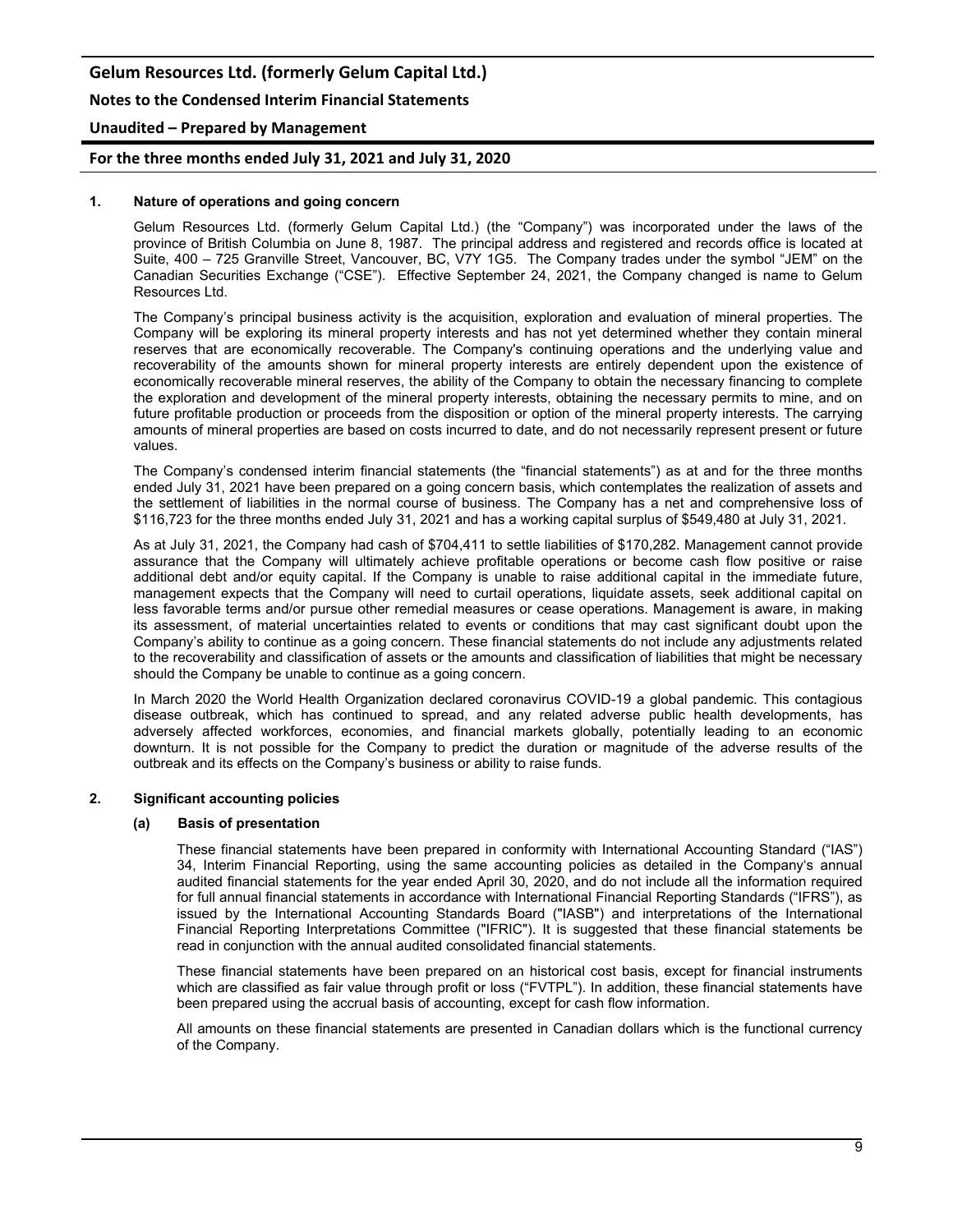## **Notes to the Condensed Interim Financial Statements**

## **Unaudited – Prepared by Management**

**For the three months ended July 31, 2021 and July 31, 2020**

### **2. Significant accounting policies** (continued)

## **(b) Significant accounting policies**

Except as set out below, the accounting policies, estimates and critical judgments, methods of computation and presentation applied in these financial statements are consistent with those of the most recent annual audited consolidated financial statements and are those the Company expects to adopt in its financial statements for the year ended April 30, 2021. Accordingly, these financial statements should be read in conjunction with the Company's most recent annual audited financial statements.

#### **3. Receivables**

Receivable consist of the following:

|                       | <b>July 31,</b> | April 30, |
|-----------------------|-----------------|-----------|
|                       | 2021            | 2021      |
|                       |                 | ጦ         |
| Sales tax recoverable | 15,351          | 10,463    |
|                       | 15,351          | 10,463    |

#### **4. Exploration and evaluation assets**

Exploration and evaluation assets consist of the following:

|          | April 30, 2021 | <b>Acqusition and</b><br>assessments | <b>Exploration and</b><br>evaluation | <b>July 31,</b><br>2021 |
|----------|----------------|--------------------------------------|--------------------------------------|-------------------------|
|          |                |                                      |                                      |                         |
| Eldorado | 70,000         |                                      |                                      | 70,000                  |
|          | 70,000         | ٠                                    |                                      | 70,000                  |

#### **Eldorado project**

The Eldorado Gold Property (the "Property") is located within the Bralorne-Bridge River Gold District in south-central British Columbia. On March 24, 2021 (the "Effective Date") the Company entered into an option agreement to acquire 50% ownership interest in and to the Property and form a joint venture with the optionor in respect of the Property, with the ability of the Company to acquire an additional 30% interest in the Property.

The Company can earn the 50% options by making the following cash payments and share issuances:

- a) \$50,000 and 200,000 shares within five days of the Effective Date (completed);
- b) \$50,000 and 200,000 shares within six months of the Effective Date; (completed September 20, 2021)
- c) \$75,000 and 400,000 shares on the first anniversary of the Effective Date;
- d) \$125,000 and 800,000 shares on the second anniversary of the Effective Date; and
- e) \$300,000 and 1,200,000 shares on the third anniversary of the Effective Date.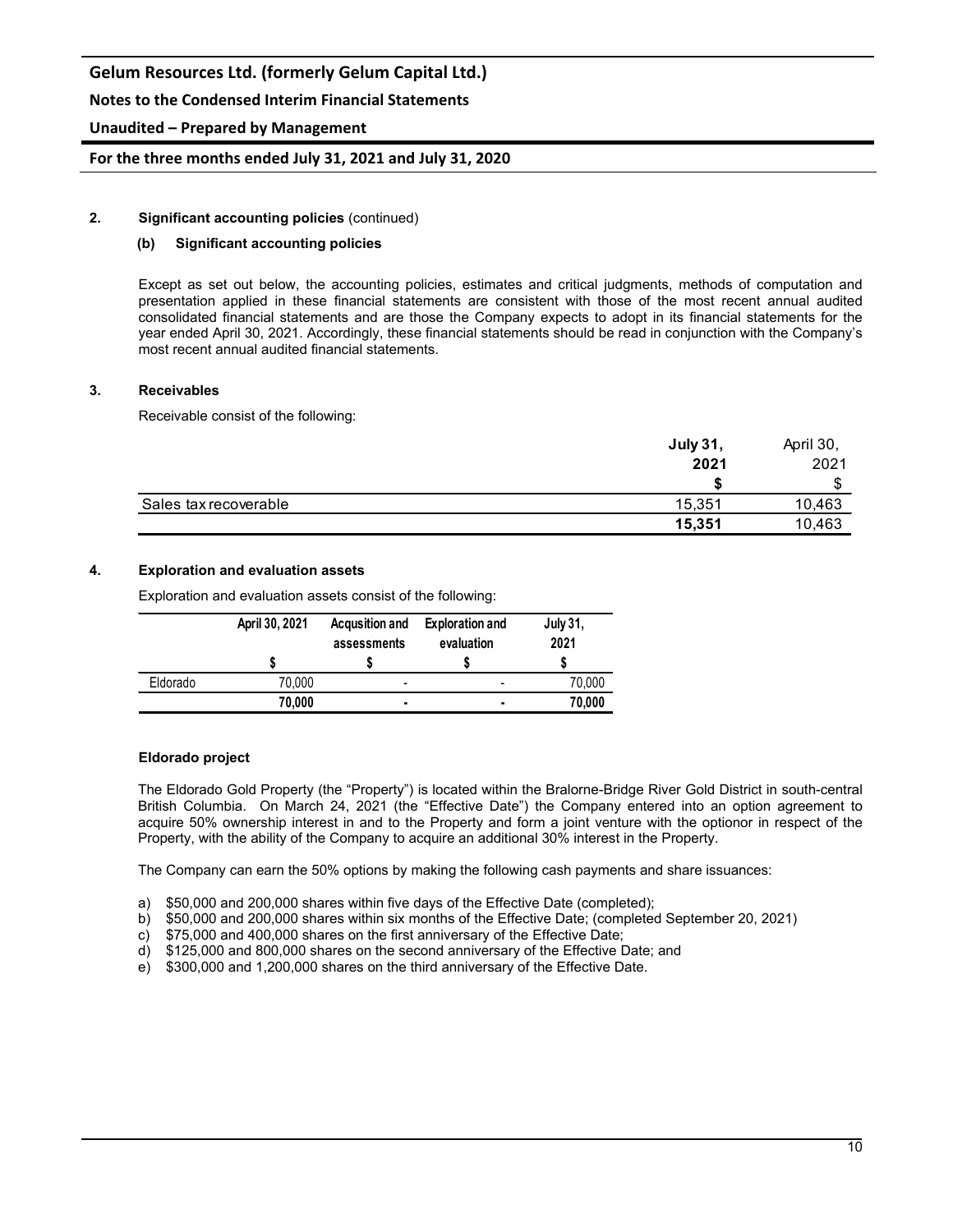## **Notes to the Condensed Interim Financial Statements**

### **Unaudited – Prepared by Management**

### **For the three months ended July 31, 2021 and July 31, 2020**

#### **4. Exploration and evaluation assets** (continued)

#### **Eldorado project** (continued)

The Company is required to perform exploration activities on the Property and shall incur the following minimum qualified expenditures per year:

- a) \$500,000 minimum qualified expenditures by the first anniversary of the Effective Date;
- b) \$750,000 minimum qualified expenditures by the second anniversary of the Effective Date; and
- c) \$1,000,000 minimum qualified expenditures by the third anniversary of the Effective Date.

The option to earn an additional 30% will require the following cash payments, share issuances and minimum qualified expenditures as follows:

- a) \$400,000 cash payment, 1,400,000 shares and further \$1,000,000 in qualified expenditures by the fourth anniversary of the Effective Date; and
- b) \$400,000 cash payment, 1,000,000 shares and further \$1,000,000 in qualified expenditures by the fifth anniversary of the Effective Date.

Upon the optionor reducing its interest in the Property to below 15%, the optionor will be converted to a 4.0% net smelter returns royalty ("NSR"). The Company will retain the right to buy back up to 3.0% NSR by payment of \$1,000,000 per each 1.0%.

During the three month period ended July 31, 2021, the Company entered into a purchase agreement to acquire the Roxey claims. The claims are contiguous to the Eldorado Gold Property within the Bralorne-Bridge River Gold District in south-central British Columbia. In order to acquire a 100% right, title and interest in and to the mineral claims, the Company issued 4,000,000 common subsequently on August 12, 2021 (note 12).

#### **5. Convertible note**

On October 14, 2017, the Company issued a convertible note with a principal face value of \$200,000 to two Directors of the Company. The convertible note bears interest at the rate of 10% per annum, payable annually and has a maturity date of five years from the date of issuance. When the Company consolidated its share capital on a 20:1 basis effective July 30, 2018 the conversion price of the notes became \$1.00 and the exercise price of any warrants issuable on conversion of the notes became \$1.20.

On August 31, 2019, the Company amended the terms of the convertible note such that the principal amount of the notes was convertible into units of the Company at \$0.05 per unit, with each unit comprised of one common share and one share purchase warrant exercisable into a further share at \$0.06 per common share (for one year from the date of issuance of the warrant, subject to the latest exercise date being the maturity date).

The Company´s convertible note is broken down as follows:

|                                             | July 31, 2021 | April 30, 2021 |
|---------------------------------------------|---------------|----------------|
|                                             |               |                |
| Proceeds received, net of transaction costs | 195.045       | 195.045        |
| Allocated to equity portion                 | (75, 459)     | (75, 459)      |
| Allocated to liability portion              | 119.586       | 119.586        |
| Liability portion, beginning                | 263,261       | 215,852        |
| Accretion expense for the period/year       | 6,357         | 27.077         |
| Accrued interest                            | 4.055         | 20,992         |
| Liability portion, ending                   | 273.673       | 263.261        |

On July 13, 2021, the Company issued 5,380,274 units on conversion of \$200,000 principal and \$69,014 of accrued interest of the convertible note. Each unit consists of one common share of the Company and one share purchase warrant exercisable at \$0.06 for one year from the date of conversion.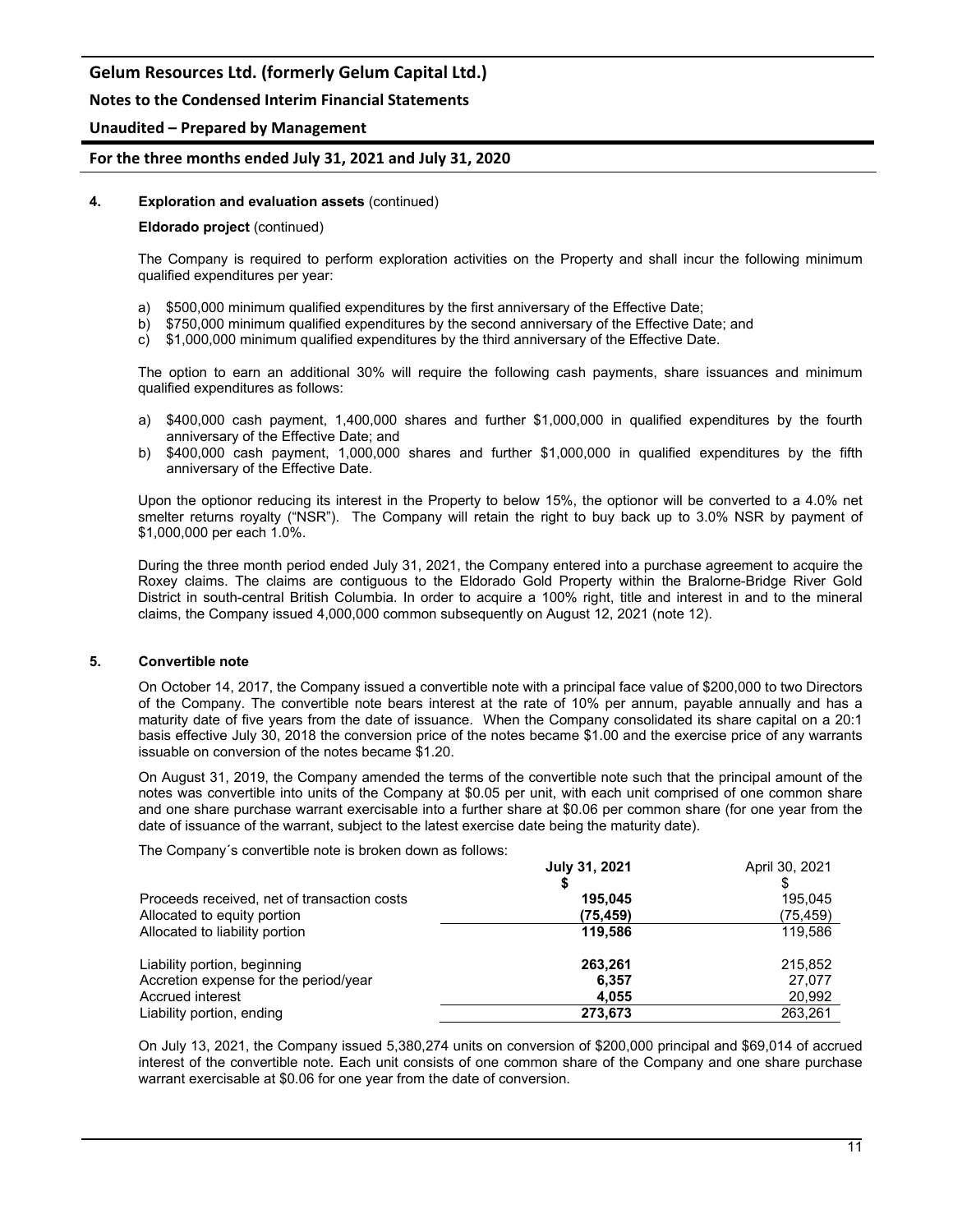## **Notes to the Condensed Interim Financial Statements**

### **Unaudited – Prepared by Management**

### **For the three months ended July 31, 2021 and July 31, 2020**

#### **6. Share capital**

The authorized share capital of the Company consists of unlimited common shares without par value and unlimited preferred shares without par value. All issued shares are fully paid.

#### **Transactions for the issue of share capital during the three months ended July 31, 2021:**

a) On July 22, 2021, the Company closed a non-brokered private placement of 8,450,000 units at \$0.10 per unit (the "Offering") for gross proceeds of \$845,000. Each unit consisted of one common share in the capital of the Company and two separate one-half (1/2) of one common share purchase warrants (a "1/2 Warrant A" and a "1/2 Warrant B") and, respectively, each whole warrant, a "Warrant A" and a "Warrant B", and collectively the "Warrants".

Each whole Warrant A entitles the holder to purchase one common share in the capital of the Company at an exercise price of \$0.25 per share for a period of 24 months from issuance and, each whole Warrant B entitles the holder to purchase one common share in the capital of the Company at an exercise price of \$0.50 per share for a period of 24 months from issuance. No value was attributed to the warrant component of the units issued

The Offering closed in three separate tranches, issuing 3,350,000 units on June 28, 2021, 5,000,000 units on July 6, 2021 and 100,000 units on July 14, 2021. The Company paid finders' fees of \$21,700 and issued 217,000 finders' warrants exercisable at a price of \$0.25 until June 28, 2021. The fair value of the finders' warrants was determined to be \$6,646 using the Black-Scholes option pricing model with the following inputs: i) exercise price: \$0.25; ii) share price: \$0.10; iii) term: 2 years; iv) volatility: 100%; v) discount rate: 0.44%.

b) On July 13, 2021, the Company completed the conversion of convertible notes by issuing 5,380,274 units. Each unit consists of one common share of the Company and one share purchase warrant exercisable at \$0.06 for one year from the date of conversion. No value was attributed to the warrant component of the units issued. No gain or loss was recognized on conversion.

#### **Transactions for the issue of share capital during the three months July 31, 2020:**

There were no transactions for the issue of share capital during the three months ended July 31, 2020.

#### **Stock options**

On December 19, 2016, the Company adopted a formal Stock Option Plan (the "Option Plan"). Under the Option Plan, the exercise price of each option must not be less than the greater of the closing market price of the underlying securities on (a) the trading day prior to the date of grant and (b) the date of the grant of the stock options. The options can be granted for a maximum term of five years. The maximum number of options that can be issued may not exceed 10% of the issued and outstanding common share capital. The options vest at the discretion of the Board of Directors. The terms of the existing stock options remain in accordance with the stock option plan in place at the time the options were granted.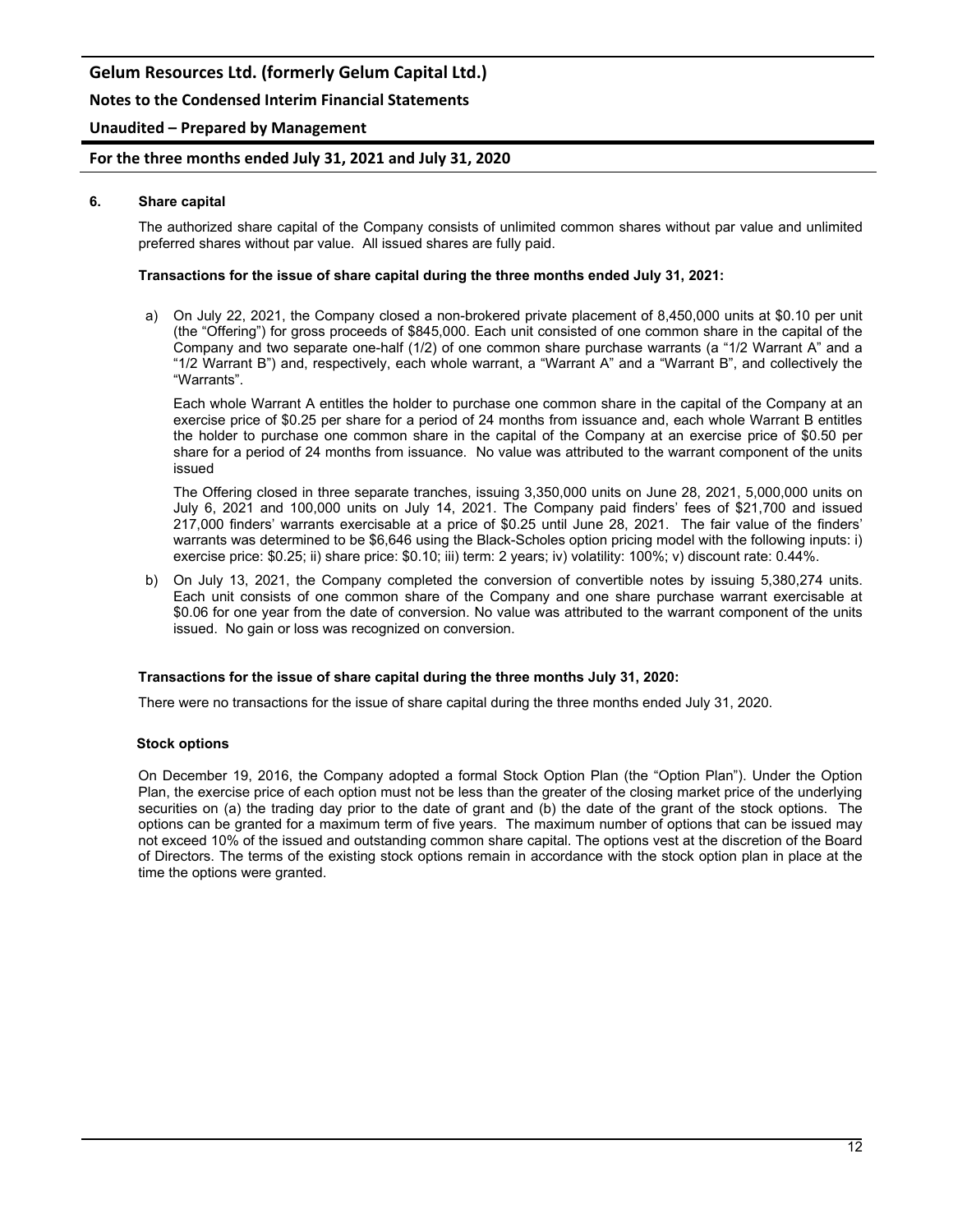## **Notes to the Condensed Interim Financial Statements**

## **Unaudited – Prepared by Management**

## **For the three months ended July 31, 2021 and July 31, 2020**

### **6. Share capital** (continued)

## **Stock options** (continued)

A summary of the status of the Company's stock options as at July 31, 2021 and April 30, 2021, and changes during the year/period then ended is as follows:

|                                               | Period ended<br>July 31, 2021 |                                    | Year ended<br>April 30, 2021<br>Weighted average<br>exercise price<br>Options<br># |      |
|-----------------------------------------------|-------------------------------|------------------------------------|------------------------------------------------------------------------------------|------|
| Options<br>#                                  |                               | Weighted average<br>exercise price |                                                                                    |      |
| Options outstanding, beginning of period/year | 250,000<br>1.00               |                                    | 250,000                                                                            | 1.00 |
| Cancelled                                     | (100,000)<br>1.00             |                                    |                                                                                    |      |
| Options outstanding, end of period/year       | 150.000                       | 1.00                               | 250,000                                                                            | 1.00 |

As at July 31, 2021, the Company has stock options outstanding and exercisable as follows:

| Options<br>outstanding | Options<br>exercisable<br># | Exercise<br>price | Expiry date  |
|------------------------|-----------------------------|-------------------|--------------|
| 150,000                | 150,000                     | 1.00              | June 9, 2022 |
| 150,000                | 150,000                     |                   |              |

The following table summarizes information about the stock options outstanding as at July 31, 2021:

| Number of   | Weighted       | Weighted       |  |
|-------------|----------------|----------------|--|
| Options     | average        | average        |  |
| Outstanding | remaining life | exercise price |  |
| #           | (years)        |                |  |
| 150.000     | 0.86           |                |  |

No stock options were granted during the three months ended July 31, 2021 or July 31, 2020.

#### **Warrants**

A summary of the status of the Company's warrants as at July 31, 2021 and April 30, 2021, and changes during the year/period then ended is as follows:

|                                                |                                                     | Period ended<br>July 31, 2021 | Year ended<br>April 30, 2021 |                                    |  |
|------------------------------------------------|-----------------------------------------------------|-------------------------------|------------------------------|------------------------------------|--|
|                                                | Weighted average<br>exercise price<br>Warrants<br># |                               | Warrants<br>#                | Weighted average<br>exercise price |  |
| Warrants outstanding, beginning of period/year |                                                     |                               |                              |                                    |  |
| <b>Issued</b>                                  | 14,597,280                                          | 0.25                          |                              | $\overline{\phantom{a}}$           |  |
| Warrants outstanding, end of period/year       | 14,597,280                                          | 0.25                          |                              | -                                  |  |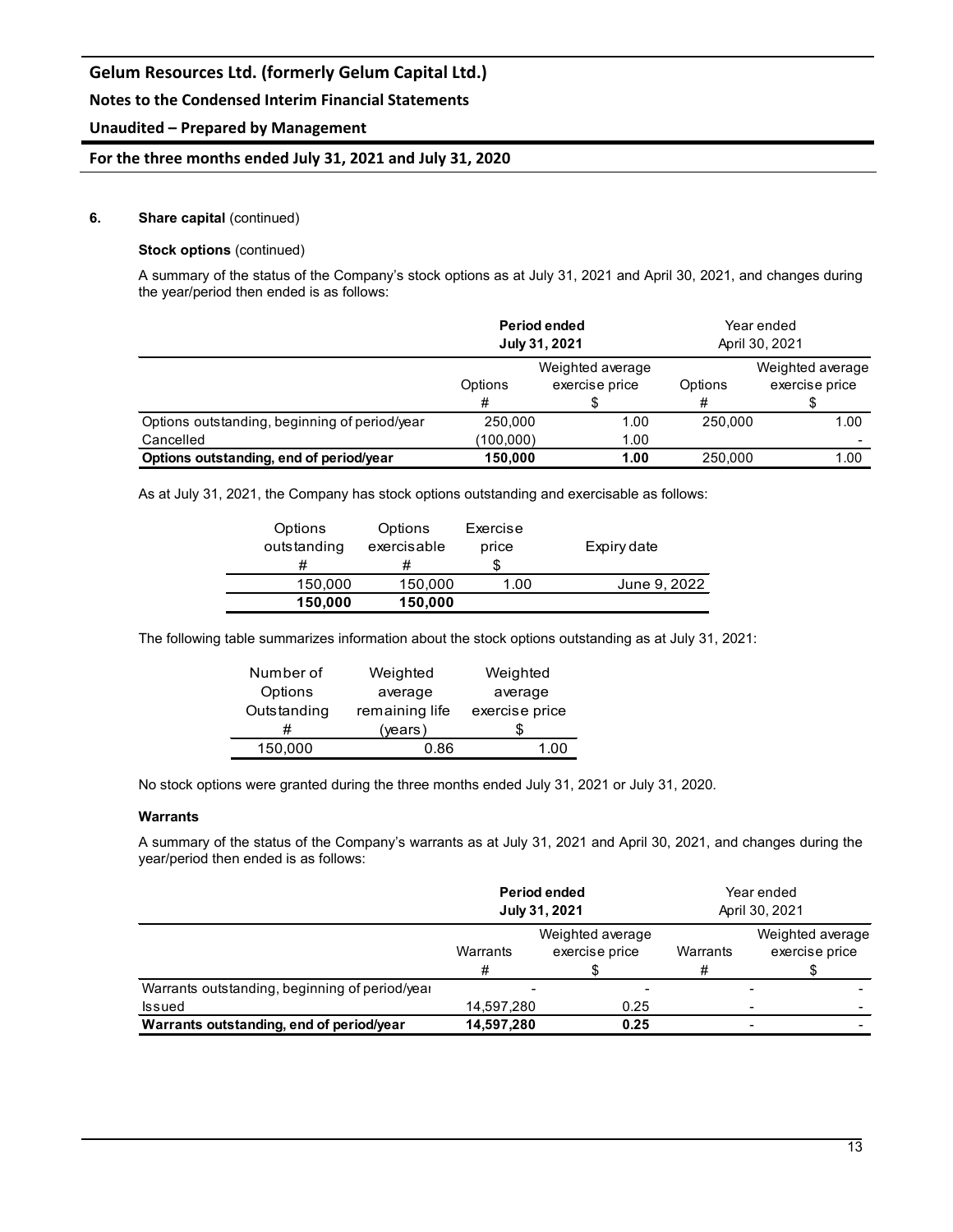## **Notes to the Condensed Interim Financial Statements**

## **Unaudited – Prepared by Management**

## **For the three months ended July 31, 2021 and July 31, 2020**

## **6.** Share capital (continued)

## **Warrants** (continued)

As at July 31, 2021, the Company has warrants outstanding and exercisable as follows:

| Warrants    | Warrants    | Exercise |               |
|-------------|-------------|----------|---------------|
| outstanding | exercisable | price    | Expiry date   |
| #           | #           | \$       |               |
| 500,000     | 500,000     | 0.10     | April 6, 2022 |
| 5,380,274   | 5,380,274   | 0.06     | July 13, 2022 |
| 1,700,000   | 1,700,000   | 0.25     | June 25, 2023 |
| 1.700.000   | 1.700.000   | 0.50     | June 25, 2023 |
| 2,500,003   | 2,500,003   | 0.25     | July 6, 2023  |
| 2,500,003   | 2,500,003   | 0.50     | July 6, 2023  |
| 50,000      | 50,000      | 0.25     | July 14, 2023 |
| 50,000      | 50,000      | 0.50     | July 14, 2023 |
| 217,000     | 217,000     | 0.25     | June 25, 2023 |
| 14,597,280  | 14,597,280  |          |               |

The following table summarizes information about the warrants outstanding as at July 31, 2021:

| Number of   | Weighted       | Weighted       |  |
|-------------|----------------|----------------|--|
| Warrants    | average        | average        |  |
| Outstanding | remaining life | exercise price |  |
|             | (years)        |                |  |
| 14,597,280  | 1.52           | 0.25           |  |

## **7. Loss per share**

The calculation of basic and diluted loss per share for the three months ended July 31, 2021 was based on the loss attributable to common shareholders of \$116,723 (2020 - \$17,785) and a weighted average number of common shares outstanding of 13,908,521 (2020 – 7,602,883).

All options and warrants were excluded from the diluted weighted average number of common shares calculation, as their effect would have been anti-dilutive.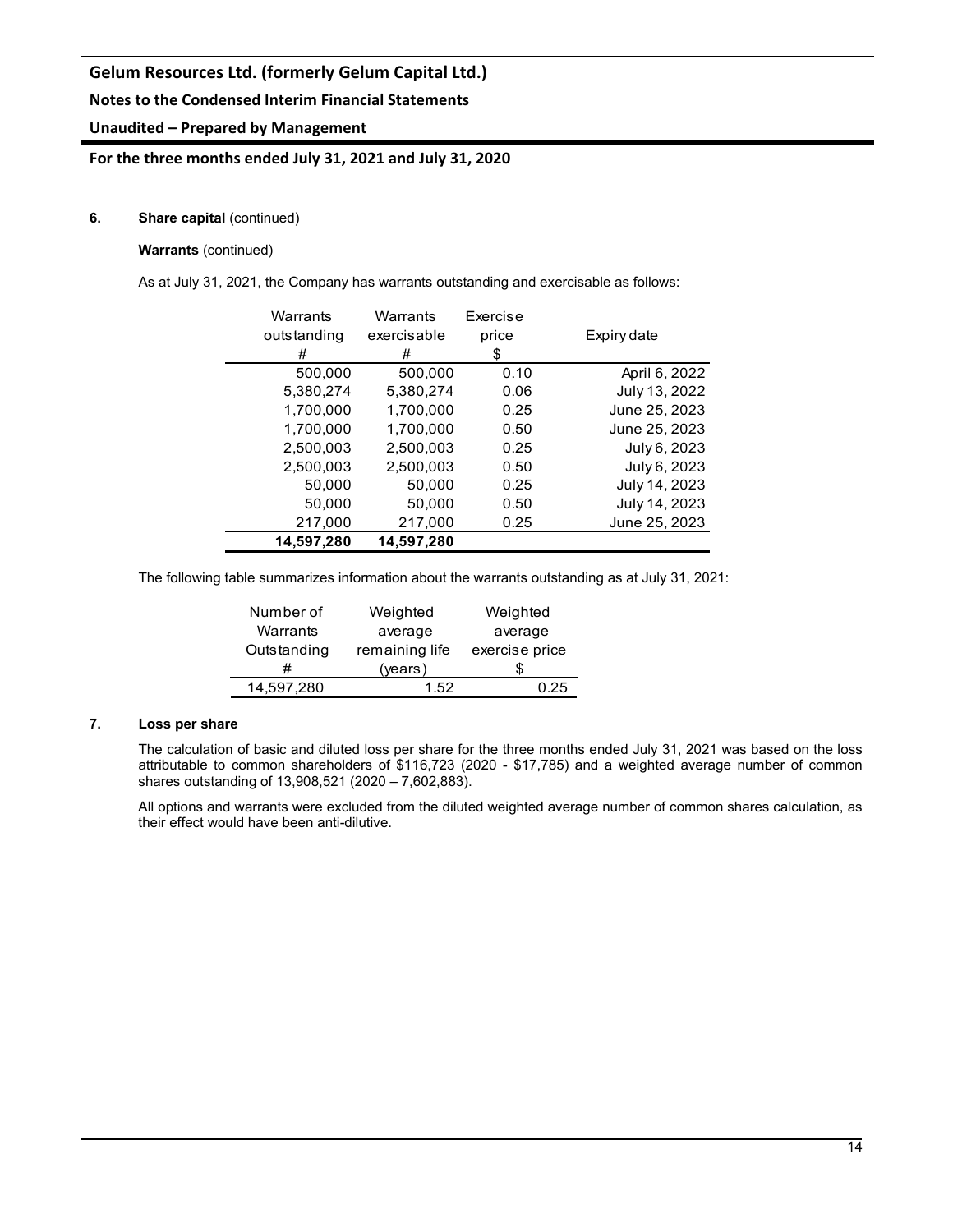## **Notes to the Condensed Interim Financial Statements**

## **Unaudited – Prepared by Management**

## **For the three months ended July 31, 2021 and July 31, 2020**

#### **8. Related party payables and transactions**

No stock options were granted to related parties during the three months ended July 31, 2021 or July 31, 2020.

The Company transacted with the following related parties:

- **(a)** Stephen Brohman is the Company's CFO. He is a principal of Donaldson Brohman Martin CPA Inc. ("DBM CPA") and Oakside Advisory Ltd. ("Oakside") both firms in which he has significant influence. DBM CPA and Oakside provide the Company with accounting services.
- **(b)** Shares to be issued include incentive bonus payable to compensate the former Chief Executive officer payable in 36,500 common shares at a price of \$0.80 per share. The issue has been pending since 2016.
- **(c)** On October 14, 2017, convertible notes were issued to two directors, Hendrik Van Alphen and Robert Kopple (Note 5).
- **(d)** Marla Ritchie is the Company's Corporate secretary and Hendrik Van Alphen is the Company's Director. They share control of Marval Office Management Ltd., ("Marval") in which they have significant influence. Marval provides office administration services to the Company on a shared cost basis.
- **(e)** David Smith is the Company's President and Interim Chief Executive Officer. He is the spouse to the owner of Lucas Investments Ltd. ("Lucas"), a company in which he has significant influence.

The aggregate value of transactions and outstanding balances with key management personnel and Directors and entities over which they have control or significant influence were as follows:

|                    | <b>Transactions</b> | Transactions             | <b>Balances</b> | <b>Balances</b> |
|--------------------|---------------------|--------------------------|-----------------|-----------------|
|                    | 3 months ended      | 3 months ended           | outstanding     | outstanding     |
|                    | July 31,            | July 31,                 | <b>July 31,</b> | April 30,       |
|                    | 2021                | 2020                     | 2021            | 2021            |
|                    |                     |                          |                 | \$              |
| <b>DBMCPA</b>      | 5,000               | 2,000                    | 31,700          | 26,700          |
| Marval             | 19,548              | -                        | 9.929           |                 |
| Lucas              | 13,500              | -                        | 10,500          |                 |
| Hendrik Van Alphen |                     | $\overline{\phantom{0}}$ | 388             | 6,038           |
| Marla Ritchie      | 7,500               | -                        | 600             |                 |
|                    | 45.548              | 2.000                    | 53.117          | 32.738          |

All related party balances are unsecured and are due upon demand without interest.

The transactions with the key management personnel and Directors are included in operating expenses as follows:

- **(a)** Professional fees
	- Includes the accounting services of Company's CFO, Stephen Brohman, charged to the Company by DBM; and
	- Includes the corporate secretary services of Marla Ritchie.
- **(b)** General and administrative expenses, office expenses and property investigation
	- Includes the administrative services charged to the Company by Marval.
- **(c)** Consulting expense and share issuance costs
	- Includes the services charged to the Company by Lucas.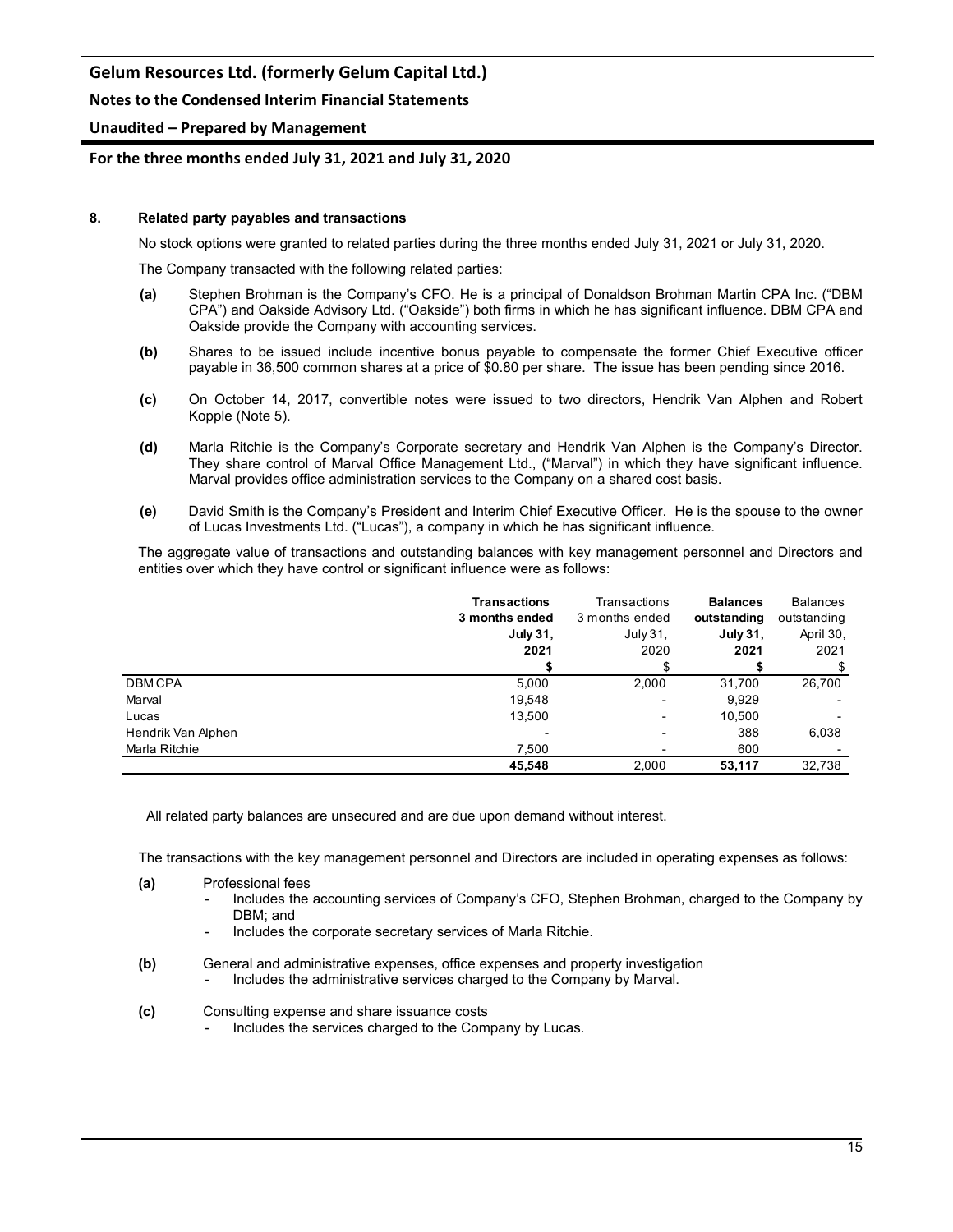## **Notes to the Condensed Interim Financial Statements**

## **Unaudited – Prepared by Management**

### **For the three months ended July 31, 2021 and July 31, 2020**

#### **9. Supplemental cash flow information**

Changes in non-cash operating working capital during the three months ended July 31, 2021 and July 31, 2020 were comprised of the following:

|                                          | <b>July 31,</b> | July 31.<br>2020<br>S |
|------------------------------------------|-----------------|-----------------------|
|                                          | 2021            |                       |
|                                          |                 |                       |
| Receivable                               | (4,888)         | (248)                 |
| Accounts payable and accrued liabilities | (27, 595)       | (1,291)               |
| Accounts payable to related parties      | 53.117          | 2,000                 |
| Net change                               | 20.634          | 461                   |

The Company incurred non-cash financing activities during the three months ended July 31, 2021 and April 30, 2021 as follows:

|                                                                      | July 31,<br>2021 | July 31.<br>2020 |  |
|----------------------------------------------------------------------|------------------|------------------|--|
|                                                                      |                  |                  |  |
| Non-cash financing activities:                                       |                  |                  |  |
| Conversion of convertible notes - reserves                           | 80.507           |                  |  |
| Conversion of convertible notes - settlement                         | (269.014)        |                  |  |
| Conversion of convertible notes - equity portion of convertible note | (75, 459)        |                  |  |
| Share issuance costs - finders' warrants                             | 6.646            |                  |  |
|                                                                      | (257, 320)       |                  |  |

During the year three months ended July 31, 2021 and July 31, 2020, no non-cash investing activities were incurred and no amounts were paid on account of interest or income taxes.

#### **10. Loan Payable**

On April 6, 2021 ("Effective Date"), the Company entered into an unsecured Promissory Note (the "Loan") with an arm's length party, whereby the Company received an amount of \$50,000. The Loan bears interest at 8% annually and is due on April 6, 2022 (the "Maturity Date"). As further consideration for providing the loan, the Company issued 500,000 common share purchase warrants (the "Bonus Warrants") on April 6, 2021. Each Bonus Warrant is exercisable into one common share at a price equal to \$0.10 per share for a period of 12 months from the Effective Date. The fair value of the Bonus Warrants was determined to be \$19,186 using the Black-Scholes option pricing model with the following inputs: i) exercise price: \$0.10; ii) share price: \$0.10; iii) term: 1 year; iv) volatility: 100%; v) discount rate: 0.26%. The fair value of the Bonus Warrants will be treated as a transaction costs and accreted to the loan over up to the Maturity Date.

As at July 31, 2021, the Company recorded \$4,835 (2020 - \$nil) of accretion expense and \$1,271 (2020 - \$nil) of interest expense in connection with the Loan and Bonus Warrants transaction costs.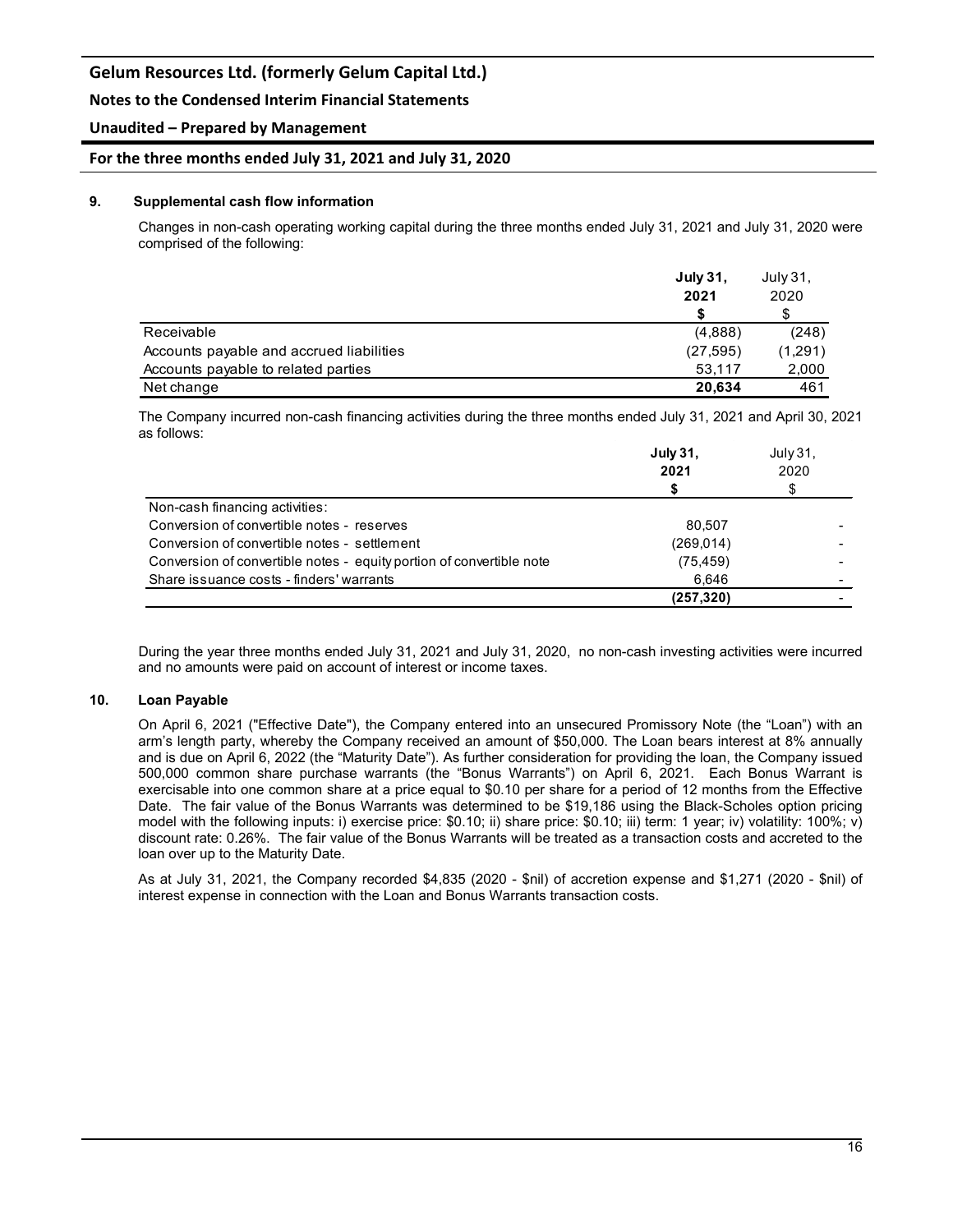### **Notes to the Condensed Interim Financial Statements**

### **Unaudited – Prepared by Management**

#### **For the three months ended July 31, 2021 and July 31, 2020**

#### **11. Financial risk management**

#### **Capital management**

The Company manages its capital structure and makes adjustments to it in light of changes in economic conditions and the risk characteristics of underlying assets. In order to maintain or adjust its capital structure, the Company may issue new shares, purchase shares for cancellation pursuant to normal course issuer bids or make special distributions to shareholders. The Company is not subject to any externally imposed capital requirements and does not presently utilize any quantitative measures to monitor its capital. The Company's capital structure as at July 31, 2021 is comprised of shareholders' equity (deficit) of \$662,597 (April 30, 2021 - \$313,042).

The Company currently has no source of revenues. In order to fund future projects and pay for administrative costs, the Company will spend its existing working capital and raise additional funds as needed. The Company's ability to continue as a going concern on a long-term basis and realize its assets and discharge its liabilities in the normal course of business rather than through a process of forced liquidation is primarily dependent upon its ability to borrow or raise additional financing from equity markets.

#### **Financial instruments - fair value**

The Company's financial instruments consist of cash, accounts payable and accrued liabilities, accounts payable to related parties and loan payable.

The carrying value of accounts payable and accrued liabilities and accounts payable to related parties approximates their fair value because of the short-term nature of these instruments.

The loan payable is presented on an amortized cost basis and will be accreted to its face value at their effective interest rates, over the term to maturity.

Financial instruments measured at fair value on the condensed interim statement of financial position are summarized into the following fair value hierarchy levels:

Level 1: quoted prices (unadjusted) in active markets for identical assets or liabilities.

Level 2: inputs other than quoted prices included within Level 1 that are observable for the asset or liability, either directly (i.e. as prices) or indirectly (i.e. derived from prices).

Level 3: inputs for the asset or liability that are not based on observable market data (unobservable inputs).

#### **Financial instruments - risk**

The Company's financial instruments are exposed to certain financial risks, including credit risk, interest rate risk, market risk, and liquidity risk.

#### **a) Credit risk**

The Company is exposed to credit risk by holding cash and receivables. This risk is minimized by holding the funds in Canadian banks and credit unions or with Canadian governments. The Company has minimal accounts receivable exposure, and its refundable tax credits are due from the Canadian government.

#### **b) Interest rate risk**

The Company is exposed to interest rate risk because of fluctuating interest rates. Fluctuations in market rates do not have a significant impact on the Company's operations due to the short term to maturity and no penalty cashable feature of its cash. For the three months ended July 31, 2021 every 1% fluctuation in interest rates up or down would have an insignificant impact.

#### **c) Liquidity risk**

Liquidity risk is the risk that the Company is unable to meet its financial obligations as they come due. The Company manages this risk by careful management of its working capital to ensure its expenditures will not exceed available resources.